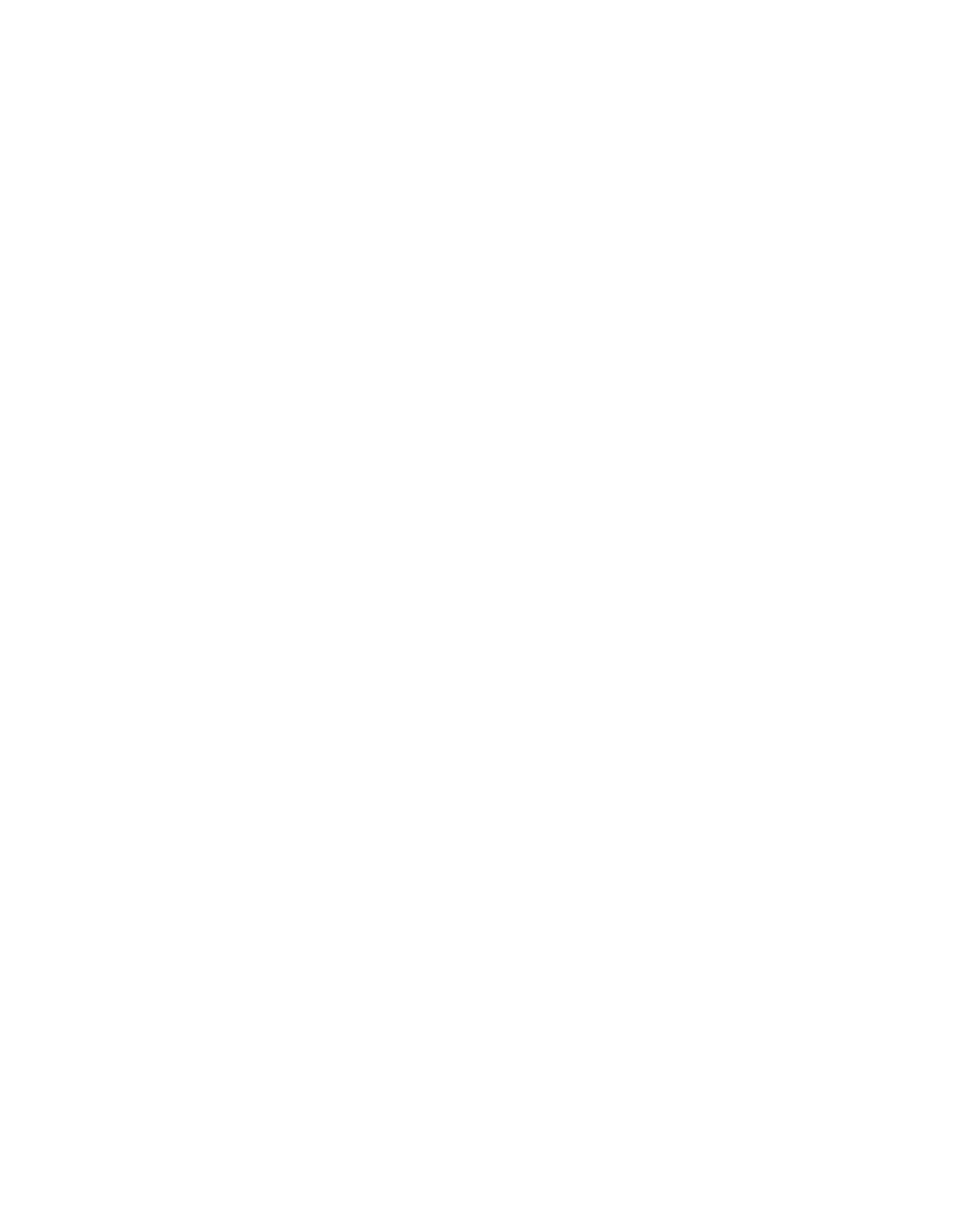## **Contents**

## <span id="page-2-0"></span>**Executive Summary**

APSAC's focus for this year has been providing better service to A/P staff through increased communications, increased visibility, and proactive action on issues that are important to A/P staff and the University. Our Communications, Membership and Staff Relations, Compensation and Benefits, and Professional Development subcommittees along with our members who represent A/P staff on 15 key University committees have made great strides towards this focus. Their efforts have led to a 62% increase in requests and inquires that we received from A/P staff members and a 43% increase in number of applicants for each open seat for the coming year. Another change that these efforts have brought is campus and project leaders are now approaching APSAC asking for the opportunity to speak and garner APSAC's input and cooperation. Over the past year, APSAC has also implemented changes to subcommittee chair terms and regional campus representation. These changes were made to help us better serve A/P staff by reducing delays due to changes in committee members and chairs each year and ensuring that the regional campuses are represented.

To increase our impact, we began partnering with the Clerical and Service Staff Advisory Committee (CSSAC). This developing partnership produced a joint recommendation for the upcoming parental leave policy and provided staff representation on each strategic planning tiger team and the strategic plan steering committee. Increasing our partnership with CSSAC will be important in the coming year.

This year, APSAC provided advice, recommendations, and requests to the university administration on the following issues:

- Medical premium tier structure
- Dental insurance
- Changes to terms and conditions of A/P appointment
- Lack of opportunities for staff input regarding candidates for central administrative positions
- Surveying staff to determine satisfaction and future priorities
- Comprehensive benefits review
- Parental leave
- Increased partnership between APSAC and the university administration

Our ongoing efforts and future priorities include

- Providing a Professional Development fair to celebrate APSAC's 20th anniversary
- Engaging the administration to deal with pay equity issues
- Eliminating the three-year waiting period for Purdue's contribution to TIAA-CREF
- Providing the TIAA-CREF retirement benefit for all A/P staff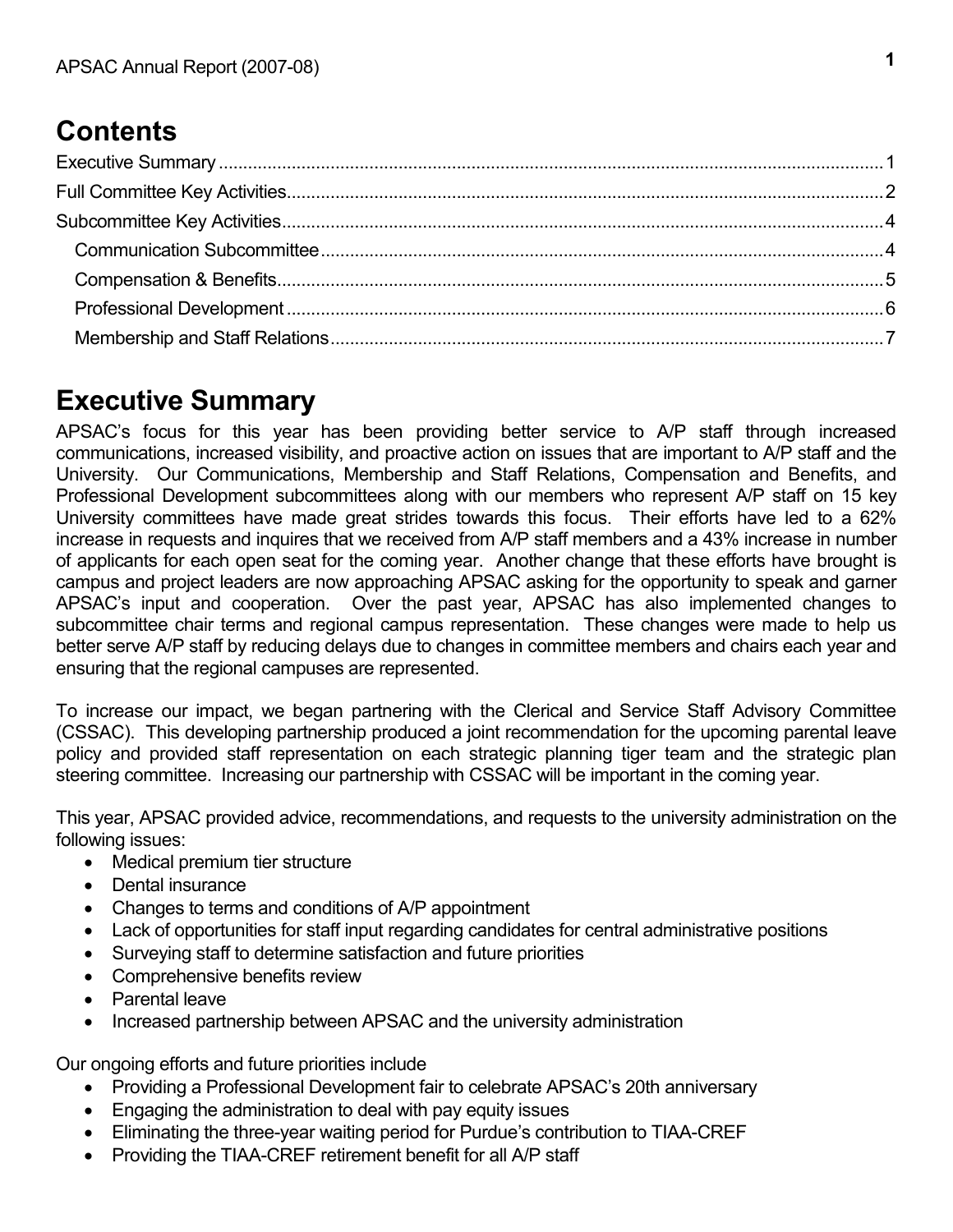In June, 56% of APSAC members will be new. This will make the 2008-2009 year a challenging one. APSAC has elected Kristie Bishop, Mike Budzik, and Dan Leaird as APSACs first Members Emeritus to help preserve continuity and train new members. Traditionally, APSAC's mentoring program helps new members by pairing them with mentors who are in their third and final year of service on APSAC. Because if next year's unusually high number of new members, we have modified the mentoring program to include second-year members and the three Members Emeritus.

APSAC's Communications Subcommittee's efforts to inform and involve A/P staff have led to a 62% increase in the requests and inquires received from staff members compared to the previous year. Nearly half of the communications received were regarding benefits, with dental insurance and retirement benefits being the most frequent topics. The Communications Subcommittee is currently working with ITaP to improve APSAC's ability to effectively reach all A/P staff members at Purdue.

The APSAC Compensation & Benefits Subcommittee led APSAC in providing the administration with two letters detailing recommended benefit changes. The first letter was sent to Jim Almond & Human Resources indicating APSAC's strong support for a review of the existing Parental Leave Policy. The second letter, also sent to Jim Almond, was an endeavor to initiate dialog regarding holistic review of current benefits and potential benefit changes including offering a cafeteria plan for benefit selection, restructuring of medical premium tiers, addition of a dental insurance plan, restructuring of the entire leave policy to reduce complexity and increase flexibility, and elimination of the 3 year waiting period for TIAA-CREF contributions. Restructuring the medical insurance premium tier system to eliminate instances when employees receive a decrease in take home pay after receiving a pay raise will be a Compensation and Benefits priority in the coming year.

The Professional Development Subcommittee partnered with the Cooperative Extension Service again this year to provide two speaker events. John G. Miller spoke on personal accountability, and Harvey Alston presented "Be the Best." This subcommittee also awarded 46 grants totaling over \$21,000 to help fund professional development activities for A/P staff members. Current subcommittee activities are concentrated on increasing publicity for and effectiveness of grants and other professional development activities. Increased collaboration with CSSAC on addressing professional development issues will be explored.

The Membership and Staff Relations subcommittee provided orientation for new members again this year and also ran the mentoring program to help new members succeed. The subcommittee also recruited and selected individuals to fill the 11 open seats for representatives from the West Lafayette campus and is already working on orientation and mentoring for the coming year as these will be crucial due to the unusually high number of new members starting in June.

## <span id="page-3-0"></span>**Full Committee Key Activities**

The Administrative and Professional Staff Advisory Committee (APSAC), is the A/P staff member's link to the University administration. As such, APSAC's role is to provide advice and guidance to the University administration when they are forming University policy and to communicate important information from the administration to A/P staff members throughout the university. As an advisory committee, APSAC meets monthly to discus and make recommendations on issues that are important to A/P staff. Much of the committee's work is completed through our Communications, Membership and Staff Relations, Compensation and Benefits, and Professional Development subcommittees. During our 2007-08 year, APSAC also represented A/P staff on 15 key University committees including Campus Safety, Faculty Compensation and Benefits, Health Plan Advisory, OnePurdue Advisory, Parking and Traffic, University Senate (non-voting advisory seat), Voluntary Benefits.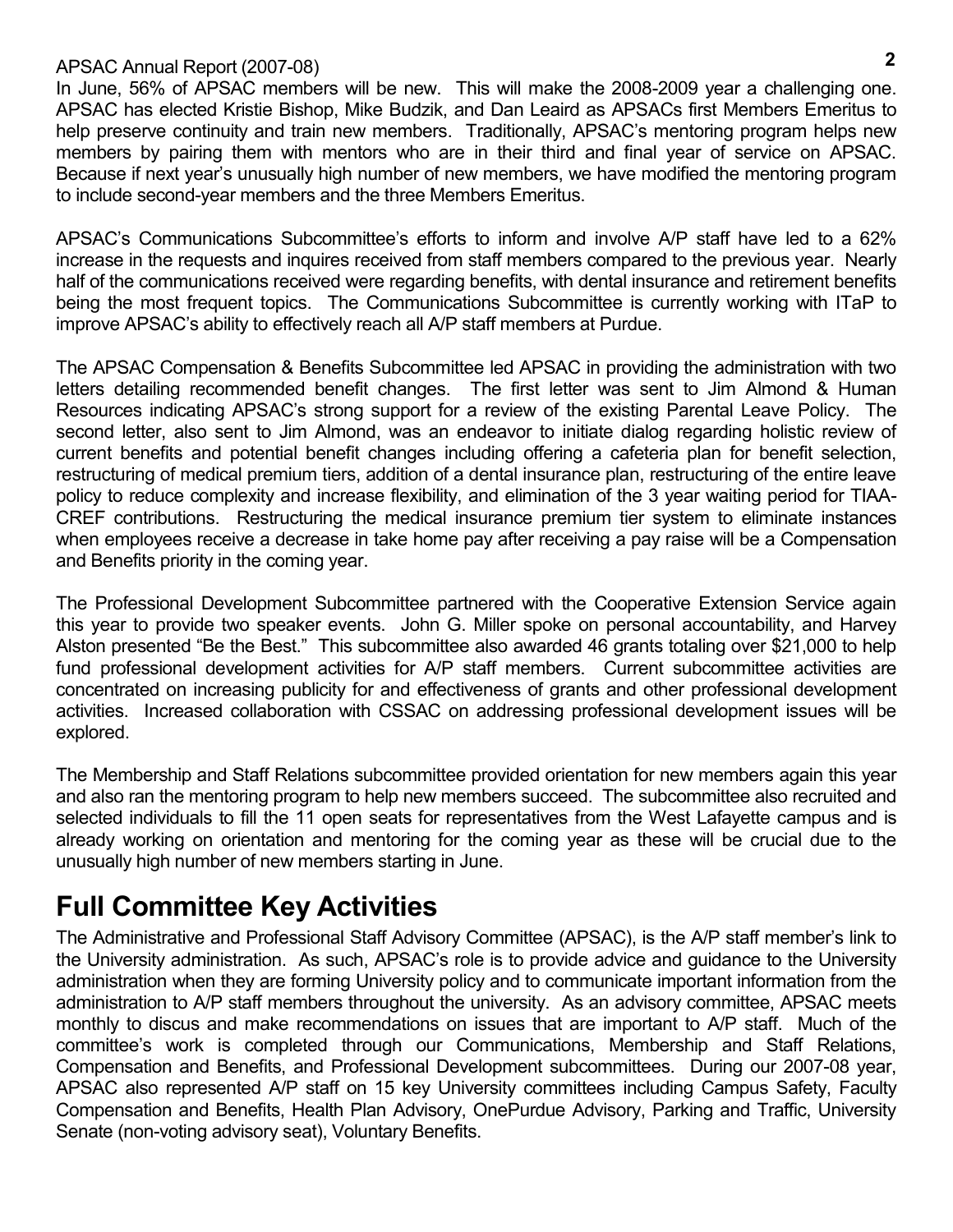APSAC's focus for this year has been providing better service to A/P staff through increased communications, increased visibility, and proactive action on issues that are important to A/P staff and the University. Towards this end, we have:

- Updated the APSAC website (www.purdue.edu/apsac) monthly
- Welcomed newly hired A/P staff members through personalized welcome letters, letter openers, and contact information.
- Provided monthly APSAC Updates via e-mail to A/P staff throughout the university
- Begin reviving the CIC Association of Professional Staff Councils to increase communication with peer institutions
- Inviting guest speakers to present current issues on campus for APSAC consideration
	- o Jim Almond, University Budget
	- o Howard Taylor, RSC renovation
	- o Brent Bowditch, Medical insurance programs & retirement benefits
	- o Dr. Olsen and Dr. Lechtenberg, staff issues
	- o Alysa Rollock, Amorous relationships policy
	- o Christine Ladisch and Mark Pagano, Accreditation
- Proactively making recommendations directly to appropriate areas of the administration

Our efforts at increasing APSAC's visibility and impact have been successful, though there is still room to grow. The 62% increase in request and inquiries from A/P staff and 43% increase in number of applicants for each open seat are great indicators of this success. We are also seeing a change in scheduling campus leaders to meet with APSAC. Traditionally, APSAC would have to seek out campus leaders to be guest speakers. This year, we have been approached by numerous individuals wanting to be guest speakers so that they can garner input and cooperation from APSAC. Although this is difficult to quantify, we believe it demonstrates our increased visibility and impact.

As a system-wide committee, APSAC strives to be an effective, results-oriented voice for A/P staff for needs, issues and concerns. To increase our impact, we began partnering with the Clerical and Service Staff Advisory Committee (CSSAC). This developing partnership produced a joint recommendation for the upcoming parental leave policy and provided staff representation on each of the eight strategic planning tiger teams and the strategic plan steering committee. Over the past year, we have made recommendations to the university administration regarding changes to terms and conditions of A/P appointment, lack of staff input when considering candidates for central administrative positions, surveying staff to determine priorities, comprehensive benefits review, parental leave, and increased partnership between APSAC and the university administration.

This year, APSAC made two significant structural changes to improve our ability to serve our constituents. First, we changed subcommittee chair terms to begin in January each year. Previously, subcommittee chair terms began in June, but unforeseen circumstances led to several subcommittees being chaired by first-year members in recent years. This is problematic because the new chairs were not familiar with ongoing subcommittee work or future goals. The change to terms beginning in January ensures that members have at least 6 months experience on APSAC before assuming the role of subcommittee chair or vice chair. Additionally, new subcommittee chairs benefit from the assistance of the previous chairs since this change means that each subcommittee's chair remains on APSAC for at least 6 months after his or her term as chair ends. The second change addresses the extra time commitment for regional campus representatives. Because of the extra time required, regional campuses have had difficulty finding someone to represent them on APSAC. To reduce the time commitment for regional campus representatives, we changed our bylaws to allow each regional campus to name a primary and secondary representative without increasing the number of votes each regional campus may cast.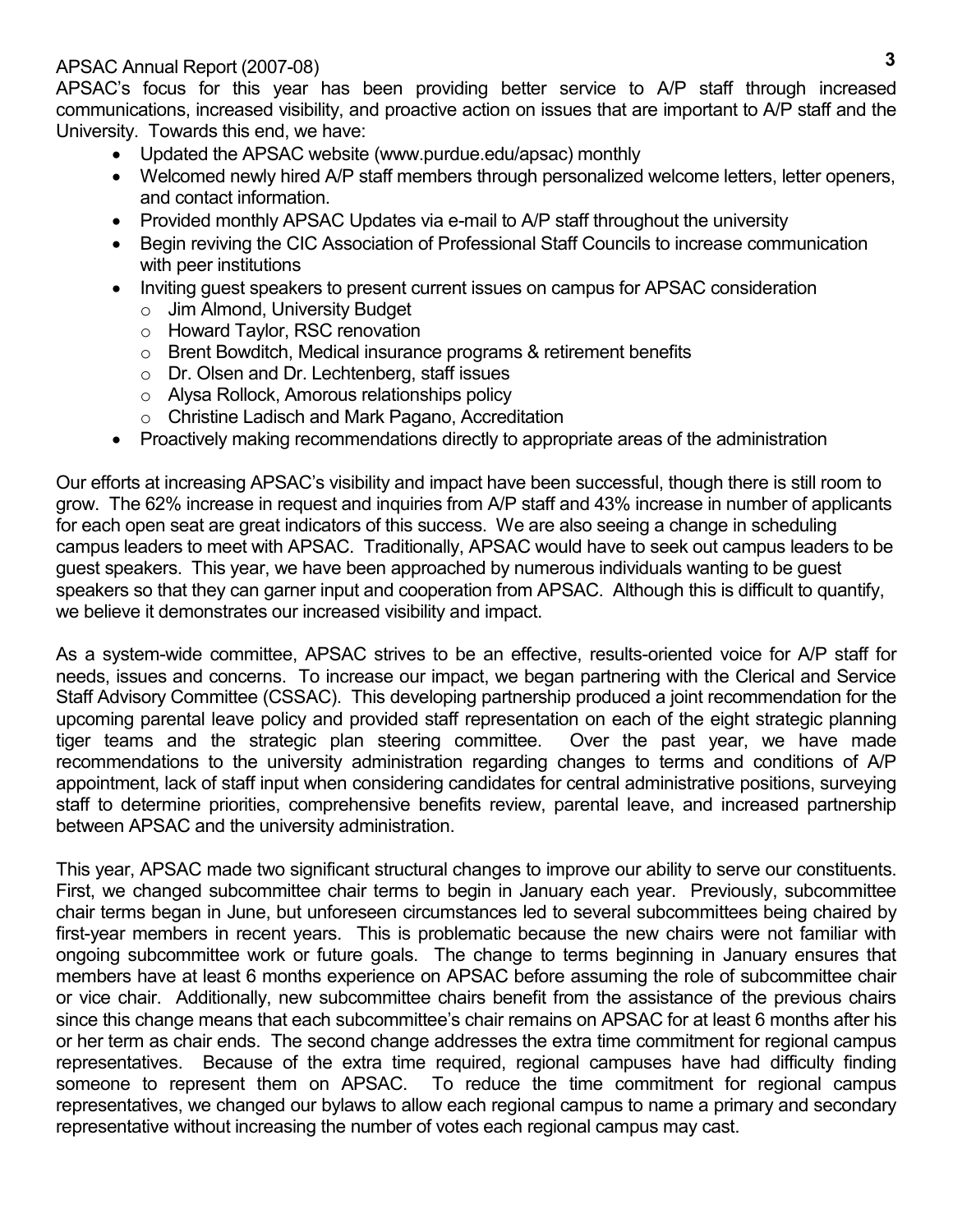This past year has been a challenge for APSAC as we lost four members, including our Vice Chair, before the end of their terms. This will make the coming year even more challenging. Our member terms are scheduled so that roughly one third of our members are new each year. This year, we seven of our West Lafayette campus members will complete their terms as scheduled and all three regional campus representatives are ending their terms as well. This means that beginning in June, 14 of our 25 members will be new to APSAC. To help preserve continuity and help train new members, APSAC has elected Kristie Bishop (2006-07 APSAC Chair), Mike Budzik (2007-08 APSAC Chair), and Dan Leaird (2006-07 Compensation and Benefits Subcommittee Chair) as Members Emeritus. The Member Emeritus positions were created in 2006 to allow members to continue beyond their term to help with continuity of specific projects or general APSAC activities. This is the first time APSAC has elected anyone as Member Emeritus. Their assistance will be indispensable throughout the coming year.

Ongoing priorities for APSAC include:

- Fixing the medical insurance premium tier structure to eliminate instances when employees receive a decrease in take home pay after receiving a pay raise
- Developing a dental insurance benefit for all employees
- Providing a Professional Development fair to celebrate APSAC's  $20<sup>th</sup>$  anniversary

Priorities for APSAC in the near future include increased collaboration with CSSAC, engaging the administration to deal with pay equity issues, elimination of the three-year waiting period for Purdue's contribution to A/P staff members' TIAA-CREF accounts, and TIAA-CREF retirement benefits for all A/P staff.

Lenny Seidel was elected to replace Sam Axley as Vice Chair of APSAC after Sam left Purdue. Lenny will succeed Mike Budzik as Chair of APSAC beginning in June.

## <span id="page-5-0"></span>**Subcommittee Key Activities**

APSAC subcommittees focused on increasing APSAC's visibility and impact as the focused on their respective activities. The following key accomplishments for each subcommittee are a result of hard work and implementation of ideas.

#### <span id="page-5-1"></span>**Communication Subcommittee**

The Communications Subcommittee works with the other APSAC subcommittees to ensure that important information is effectively communicated to A/P staff members throughout the university. Communications subcommittee's responsibilities include establishing guidelines and specifications for brochures and fliers, web site maintenance, assessing the overall effectiveness of communication efforts across subcommittees, and composing monthly APSAC Updates for each member to provide to his or her constituents. Sam Axley served as Chair of this subcommittee for 7 months until he left the University. Lenny Seidel was elected to replace Sam as APSAC vice chair and therefore assumed the duties of Communications Subcommittee Chair for the remainder of the year.

The Communications Subcommittee continued and improved upon last year's effort to increase APSAC visibility and communication with A/P staff members throughout the university. These efforts resulted in a 62% increase in requests and inquiries over the previous year.

The Communications Subcommittee used the APSAC website and e-mail correspondences to keep each A/P staff member informed of the following events, activities and news:

- Welcome letters to new A/P staff members
- Strategic planning open forums and updates
- Provost finalist open forums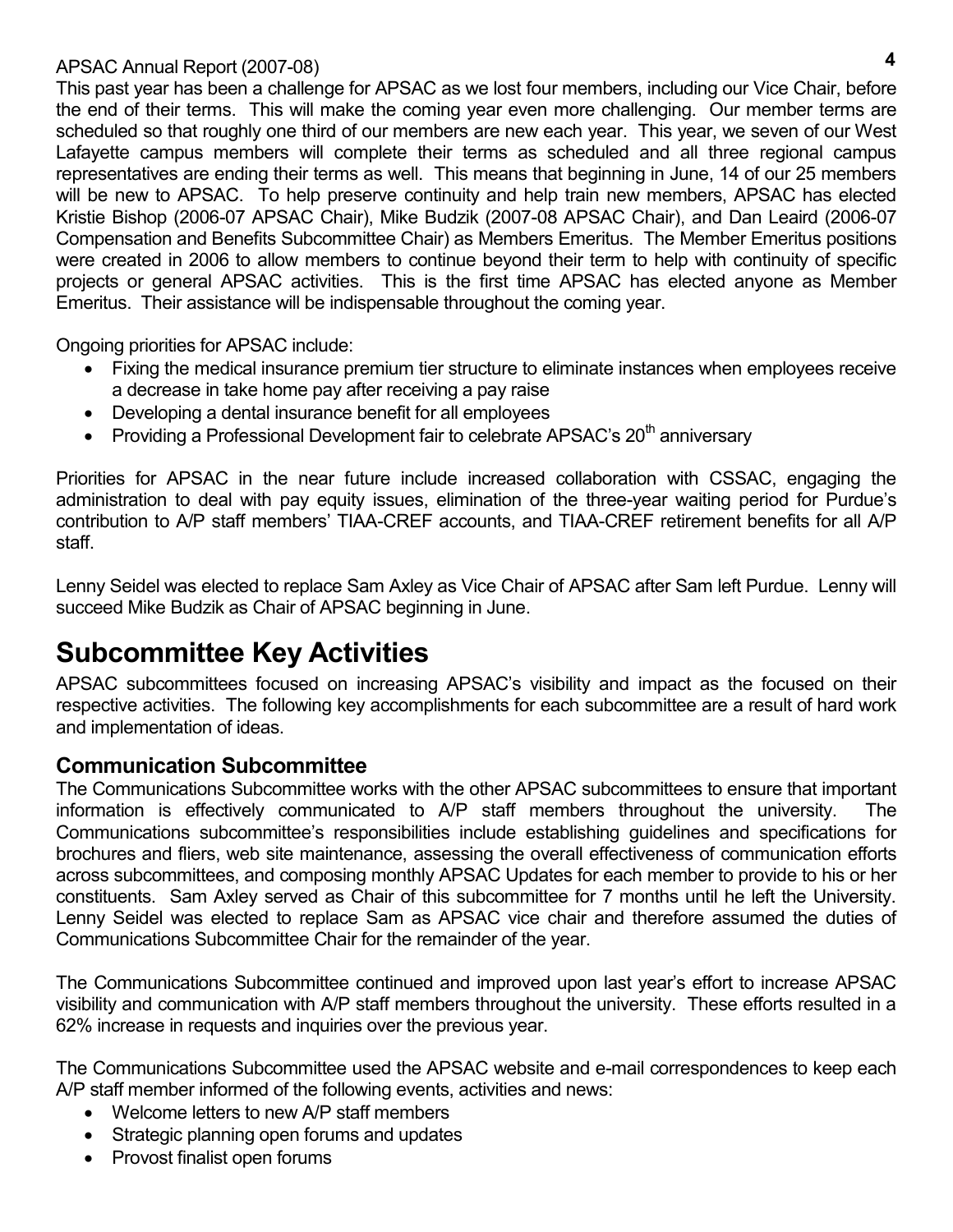- Professional development events
- John G. Miller The Question Behind the Question
- Scott Ksander Identity Theft Awareness and Prevention
- Compensation and benefits news
- Health insurance
- Flexible spending
- Healthy Purdue promotion
- APSAC Professional Development Grants
- OnePurdue Enrollment and Student Affairs town hall meetings and news
- OnePurdue Employee Self Service
- APSAC Membership (recruitment efforts)
- Monthly Updates of APSAC activities

Inquires and requests were received from A/P staff members concerning:

- $\bullet$  Benefits (47%)
	- $\circ$  Dental (22%)
	- o Retirement (15%)
	- o Medical premium tiers (7%)
	- $\circ$  Other (56%)
- University Policy (14%)
- APSAC Professional Development Grant (12%)
- Family issues (8%)
- Pay issues  $(5%)$
- Parking issues (5%)
- $\bullet$  Other (9%)

The Communications Subcommittee is currently working with ITaP's Identity and Access Management and Utility Software Services groups to implement a new system for automatically populating APSAC email lists using Human Resources data. Currently e-mail lists are maintained manually based on new hire data for A/P staff. This system is imperfect as we are not notified of employees who move from C/S ranks into A/P ranks and we are not notified of employees who move between areas of representation. This new system will improve communications by ensuring that all A/P staff members are included in our regular email communications.

#### <span id="page-6-0"></span>**Compensation & Benefits**

The APSAC 2007-2008 Compensation & Benefits Subcommittee had a very productive year. The Committee consisted of seven members, including two from regional campuses. Compensation & Benefit members enhanced their value to their constituency by serving on the following additional committees: University Senate representation, Faculty Compensation & Benefits Committee and Strategic Planning.

The Committee had over 68 direct contacts with constituents and human resources utilizing e-mail, unit meetings, face-to-face meetings, phone, and mail, regarding various compensation and benefit issues including medical coverage and medical premium tiers, consumer driven medical insurance, dental insurance, pay scales and pay equity, retirement benefits, fee remission, employment contracts, and parental leave.

The APSAC Compensation & Benefits sub-committee also drafted and requested support from the full APSAC committee in the preparation of two letters. The first letter was sent to Jim Almond & Human Resources indicating APSAC's strong support for a review of the existing Parental Leave Policy. The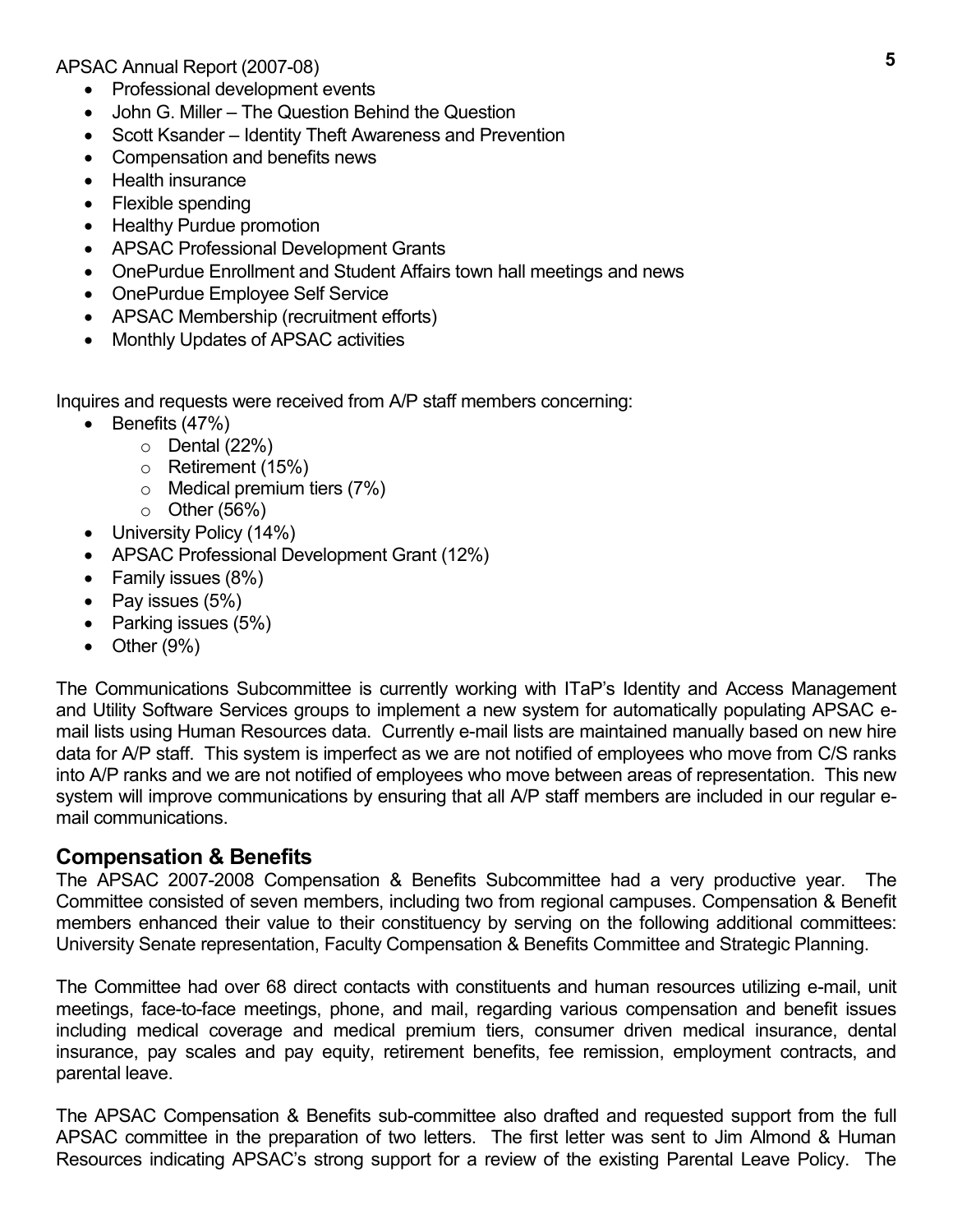second letter was also sent to Jim Almond to initiate dialog regarding holistic review of current benefits and potential benefit changes including a cafeteria plan for benefit selection, restructuring of medical premium tiers, addition of a dental insurance plan, restructuring of the entire leave policy to reduce complexity and increase flexibility, and elimination of the 3 year waiting period for TIAA-CREF contributions.

We feel that we have made great progress this year and have begun to see some positive changes occurring here at Purdue University. Our goals for 2008-09 are to continue the efforts that have been put in place in order to see these recommended changes through.

#### <span id="page-7-0"></span>**Professional Development**

The Professional Development Subcommittee continued to provide professional related training and staff development opportunities this year by sponsoring the Richard Hadley Memorial speaker series as well as collaborating with Cooperative Extension Service's professional development event. Topics presented this year included John G. Miller's "Personal Accountability, and the QBQ!" and Harvey Alston on "Be the Best." All events are designed to enhance the personal and professional growth of our constituents.

For the 2007-08 year, the Professional Development Subcommittee addressed several issues related to improving the APSAC Grant application process including reviewing the Grant Application forms for possible electronic submission and revising both the application form and the grant evaluation rubric to alleviate the confusion over the required signatures, OnePurdue position codes, and the use of forms 17 and 33.

Subcommittee members reviewed 61 applicants for fall 2007 and 51 for spring 2008. The 61 fall 2007 Grant Applicants requested \$28,374.43 and APSAC awarded \$9,896.22 in support. The following table provides the names and departments of the grant awardees.

| Judy Bower, PUSH                                  | Arlene Hardebeck, School of Management    |
|---------------------------------------------------|-------------------------------------------|
| Beth Clever, Vet Med Teaching School              | Johnna Hoalt, Office of Investment        |
| Sara Jane Coffman, Instructional Excellence       | David Hoover, School of Management        |
| Alana Crawford, ITaP-ITEA                         | Merrill Landgrebe, Liberal Arts Advising  |
| Mark Cripe, Provost Business Office               | Matthew Leake, Convocations and Lectures  |
| Scott Culver, HFS computing                       | Christine Lucas, University Development   |
| Cinnamon Gallatin, OnePurdue                      | Cindy Misenhimer, Vet Med Teaching School |
| James Gilligan, Education Administration          | Huaping Mo, Pharmacy                      |
| Seth Grant, Purdue Memorial Union                 | Mary Helen Nesbitt, Dean of Students      |
| Vickie Hadley, Field Extension Educators          | Mark Sobers, Office of Indiana Chemist    |
| Adrianne Hanson, College of Liberal Arts Advising | Kyle Wargo, Office of Engagement          |

Spring 2008 brought 51 applicants requesting \$23,566.99 with \$10,715 being funded for support. The following table provides the names and departments of the grant awardees.

| Ying Li, Biology and Bioinformatics           | <b>Tracey Lemming, Sponsored Programs</b>         |
|-----------------------------------------------|---------------------------------------------------|
| Jennifer Kapp, OVPIT                          | H. Dorota Inerowicz, Bindley Bioscience Center    |
| Jean Navarre, Consumer Sciences and Retailing | Tighe Lucy, TLT Audio Visual Services             |
| Gail Gregory, Libraries Administration        | Jing He, Bindley Biosciences Center               |
| Lucy Orozco, Liberal Arts business office     | Macon Beck, Engineering Education                 |
| Brett Gobeyn, Office of Investments           | <b>Cindy Barnett, Extension Service</b>           |
| Heidi Leitza-Lescun, Vet Teaching Hospital    | Nicole Rosen, Vet Teaching Hospital               |
| Penny Troutman, Extension Service             | Catherine Edwards, Worklife Programs              |
| Lawrence Theller, ABE                         | Nancy Montague, International Students & Schlrs   |
| Chia-Ping Huang, Agriculture/Horticulture     | Clifford Hammack, International Students & Schlrs |
| <b>Stacey Mickelbart, Purdue Convocations</b> | <b>Thomas Springstun, Extension Services</b>      |
| Elaine McVay, Housing and Food Service        |                                                   |